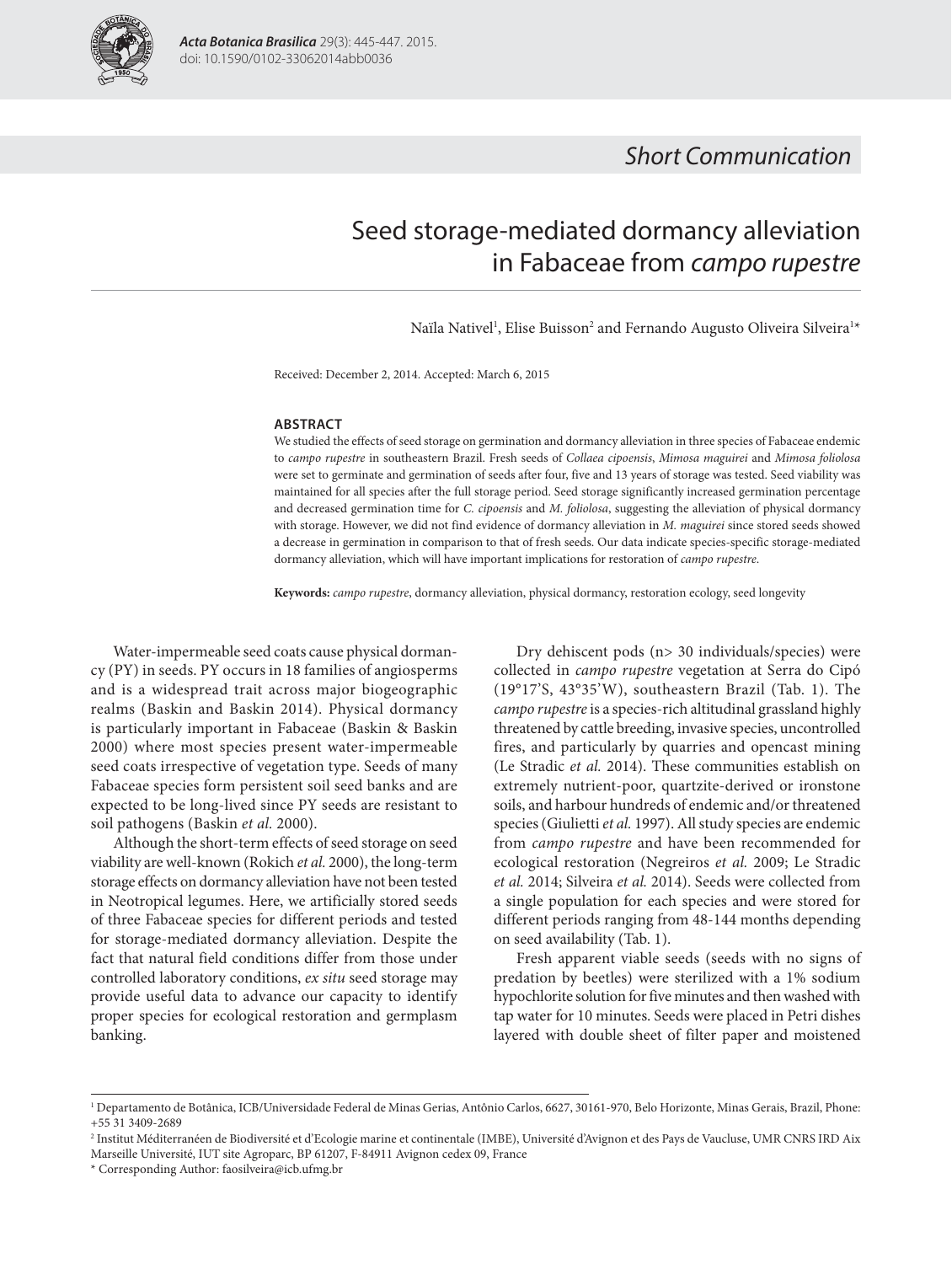|  | Table 1. Endemic species of Fabaceae collected at Serra do Cipó, southeastern Brazil. |  |
|--|---------------------------------------------------------------------------------------|--|
|--|---------------------------------------------------------------------------------------|--|

| Species           | Growth-form | Microhabitat | Seed dispersal phenology | Storage time (months) |
|-------------------|-------------|--------------|--------------------------|-----------------------|
| Collaea cipoensis | Shrub       | Mesic        | Dry season               | 48                    |
| Mimosa maguirei   | Shrub       | Xeric        | Rainy season             | 60                    |
| Mimosa foliolosa  | Sub-shrub   | Xeric        | Dry season               | 144                   |

with distilled water whenever necessary. Apparent viable seeds were stored in 100mL opaque, closed glass pots at laboratory conditions in which temperature ranged between 13 and 29°C and moisture from 54 to 79%. To overcome PY, we mechanically scarified the seed coats of both fresh and stored seeds (Negreiros et al. 2009). We created four experimental treatments: 1) fresh/control, 2) fresh/scarified, 3) stored/control and; 4) stored/scarified. We set six replicates for each treatment, each one with 12-20 seeds, depending on seed availability. The Petri dishes were incubated under optimum conditions (25°C at a 12:12h light: dark cycle) and germination was scored upon radicle protrusion at daily intervals for 30 days. We calculated germinability (%), mean germination time (MGT) and germination synchrony (Ranal & Santana 2006).

To compare germination among all treatments, germinability, MGT and synchrony were analysed using permutation tests (Hothorn et al. 2008). Permutation tests are a type of statistical significance test in which the population distribution is obtained by calculating the sample statistics under every possible permutation of the observed data points, and such tests are appropriate for small sample sizes (Mestre et al. 2013). The p-values for the multiple comparison tests were recalculated with the BH adjustment (Benjamini & Hochberg 1995).

Average germinability of fresh and control seeds were < 15% for both Mimosa L. and 61% for Collaea cipoensis Fortunato. Viable seeds that did not imbibe were considered physically dormant. Species responses to storage were idiosyncratic. Stored seeds of C. cipoensis germinated to higher percentages compared to fresh control ones (maxT= 3.75, p < 0.01). The average germinability of C. cipoensis stored for 48 months was 94.4 ( $\pm$ 5.1; SE), with no significant difference from average germination of scarified seeds (Fig. 1A). Seeds of M. foliolosa Benth. stored for 144 months germinated more than control seeds but less than scarified ones (maxT= 3.45, p < 0.01; Fig. 1B). For M. maguirei Barneby, we found no difference between germinability of fresh and stored control seeds. Scarified seeds germinated >90% irrespective of scarification treatment while non-scarified seed germinated poorly (maxT= 3.45, p < 0.01; Fig. 1C).

MGT of stored and scarified seeds was nearly 3.5-fold less for C. cipoensis and 5-fold less for M. foliolosa (maxT= 3.40, p < 0.001; Fig. 1D, and maxT= 3.38, p < 0.001; Fig 1E. respectively). However, we found no differences in MGT for M. maguirei, irrespective of storage and scarification treatments (Fig. 1F; max $T = 2.11$ , p= 0.134). For C. cipoensis and M. foliolosa neither storage nor scarification affected germination synchrony (maxT=  $1.68$ , p = 0.309; Fig. 1G, and Fig. 1H, maxT= 1.39, p= 0.52, respectively). Conversely, germination synchrony decreased in scarified seeds of M. maguirei ( $maxT = 2.48$ ,  $p = 0.041$ ; Fig. 1I). Therefore, the storage behaviour of M. foliolosa was more similar to that of C. cipoensis than to M. maguirei, despite higher phylogenetic relatedness between both Mimosa species.

Our study showed that the effects of storage time on seed germination and dormancy alleviation in three legumes were species-specific. Physical dormancy was fully alleviated in C. cipoensis, partially alleviated in M. foliolosa, but was not alleviate in M. maguirei after ex situ seed storage. The relative increase in germination between stored and control seeds was also idiosyncratic, with a 5.45 fold increase in M. foliolosa and a 1.5 fold increase in C. cipoensis. Even short storage times (24-36 months) were sufficient to alleviate PY in a significant fraction of M. foliolosa seeds (Silveira et al. 2014). However, we recommend caution in interpreting our results since storage time was different for each species.

Physical dormancy in legumes is caused by the exotesta with a palisade epidermal layer of thick-walled Malpighian cells (Baskin et al. 2000). Here, seeds were stored under room temperatures for which daily and seasonal variations in air temperature and moisture were variable. Daily and seasonal temperature fluctuations are the most important factors breaking PY under natural conditions and may have accounted for changes in seed coat permeability in the study species (Baskin & Baskin 2000; Tieu & Egerton-Warburton 2000). Our results indicate that stored seeds had faster germination compared to fresh ones. If our data reflects what happens in nature, than species-specific responses to storage-mediated dormancy alleviation may have a direct impact in the community structure of seedlings emerging from soil seed banks. Nevertheless, studies carried out under field conditions are necessary to determine the role of ex situ topsoil storage as a technique for ecological restoration of campo rupestre.

### Acknowledgements

We thank D Negreiros for critical reading of early versions of the manuscript and EAS Paiva for providing materials and reagents. This research received no specific grant. FAOS receives a research productivity fellowship from CNPq.